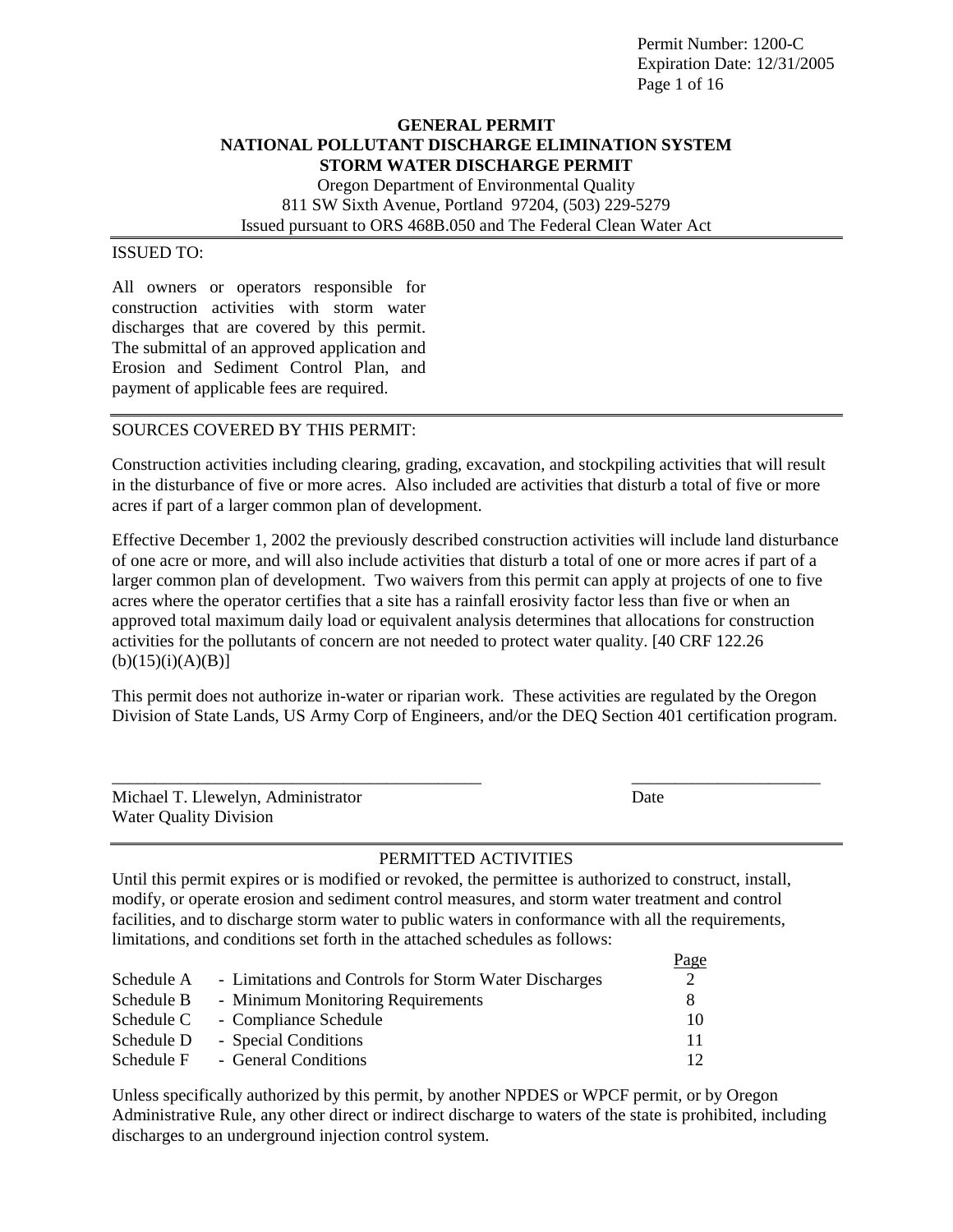# **SCHEDULE A**

# LIMITATIONS AND CONTROLS FOR STORM WATER DISCHARGES

- 1. **Performance Limitations** An Erosion and Sediment Control Plan (ESCP) shall be developed and implemented to prevent the discharge of significant amounts of sediment to surface waters. The following conditions describe significant amounts of sediment and shall be prevented from occurring.
	- a. Earth slides or mud flows that leave the construction site and are likely to discharge to surface waters.
	- b. Evidence of concentrated flows\* of water causing erosion when such flows are not filtered or settled to remove sediment prior to leaving the construction site and are likely to discharge to surface waters. Evidence includes the presence of rills, rivulets or channels.
	- c. Turbid flows\* of water that are not filtered or settled to remove turbidity prior to leaving the construction site and are likely to discharge to surface waters.
	- d. Deposits of sediment at the construction site in areas that drain to unprotected storm water inlets or catch basins that discharge to surface waters. Inlets and catch basins with failing sediment controls due to lack of maintenance or inadequate design will be considered unprotected.
	- e. Deposits of sediment from the construction site on public or private streets outside of the permitted construction activity that are likely to discharge to surface waters.
	- f. Deposits of sediment from the construction site on any adjacent property outside of the permitted construction activity that are likely to discharge to surface waters.

\* Flow to storm water inlets or catch basins located on the site will be considered "leaving the site" if there are no sediment control structures designed for expected construction flows downstream of the inlets or catch basins that are under the permittee's control.

- 2. **Erosion and Sediment Control Plan Preparation and Submittal** The permittee shall ensure that a comprehensive ESCP is prepared and implemented for the construction activity regulated by this permit.
	- a. For construction activities disturbing 20 or more acres, the ESCP shall be prepared and stamped by an Oregon Registered Professional Engineer, Oregon Registered Landscape Architect, or Certified Professional in Erosion and Sediment Control (Soil and Water Conservation Society)
	- b. If engineered facilities such as sedimentation basins or diversion structures for erosion and sediment control are required, the ESCP shall be prepared and stamped by an Oregon Registered Professional Engineer.
	- c. The ESCP shall be submitted to the Department of Environmental Quality (Department) and/or its authorized agent (Agent) for approval. An ESCP approved prior to February 15, 2001 is not required to be resubmitted to the Department or its Agent.
	- d. Prior to beginning clearing, grading, excavation, or construction, the ESCP shall be approved by the Department or its Agent. If the Department has not commented on the ESCP within 30 days of receipt, the ESCP shall be approved by default. If the ESCP is required to be submitted to the Department's Agent, the permittee shall follow the schedule set forth by the Agent. The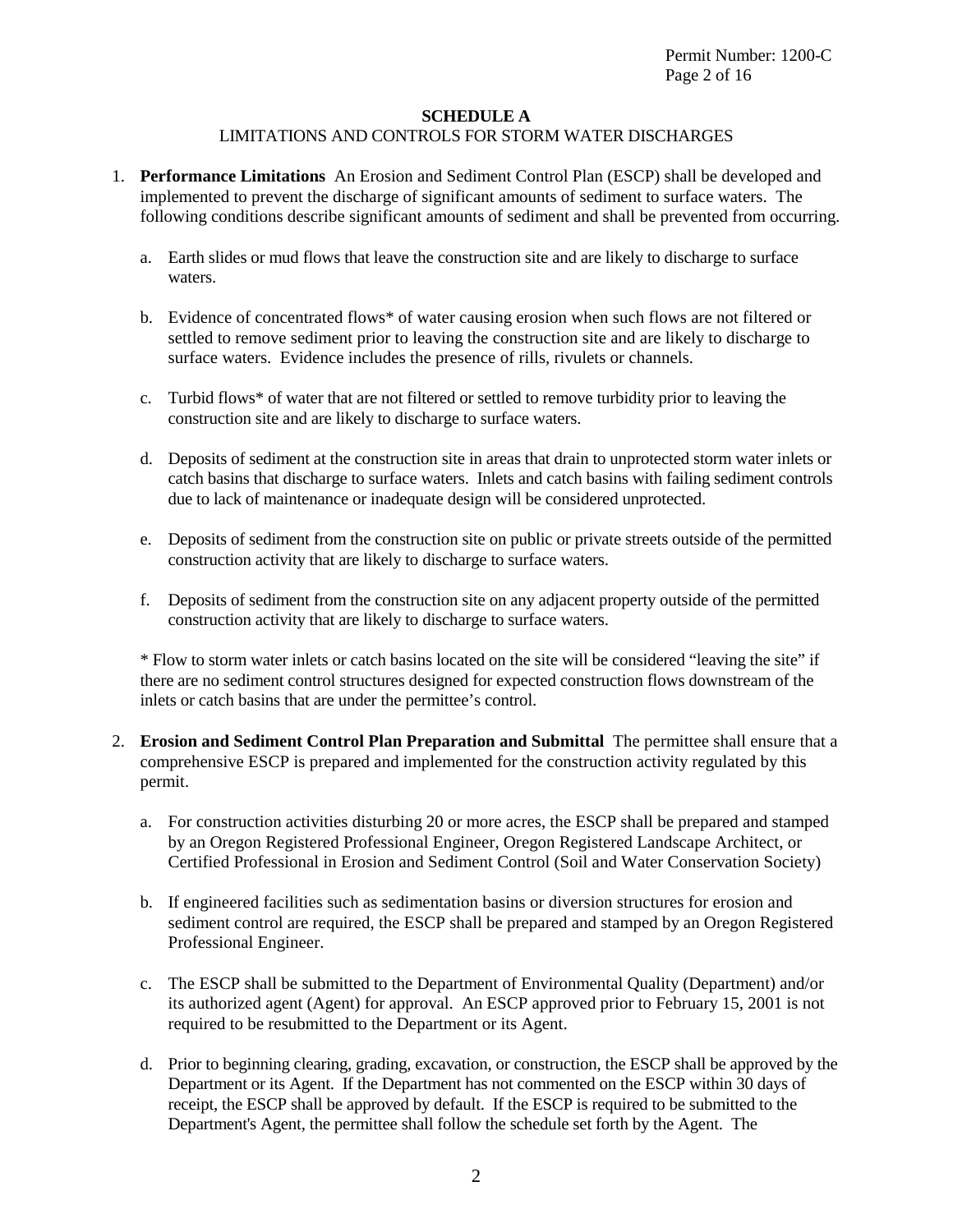Department or its Agent's approval of the ESCP does not constitute compliance with this permit. The permittee shall be responsible for complying with all permit conditions.

- e. A copy of the ESCP shall be retained on-site and made available to the Department, its Agent, or the local municipality upon request. During inactive periods of greater than seven (7) consecutive calendar days, the ESCP shall be retained by the permittee.
- f. The Department or its Agent may request modifications to the ESCP at any time if the ESCP is ineffective at preventing the discharge of significant amounts of sediment and turbidity to surface waters.
- g. The ESCP shall include any procedures necessary to meet local erosion and sediment control requirements or storm water management requirements.
- h. If possible, during the period of October through May, construction activities should avoid or minimize excavation and bare ground activities. If the operator chooses to continue land disturbance activities within this period, additional wet weather requirements (refer to A.3.d) are required in the ESCP. Specifically, if construction activity occurs during the winter season where slopes are greater than five (5) percent and the soils have medium to high erosion potential additional erosion controls will be required.
- i. The following non-storm water discharges are allowed as long as they are identified in the ESCP and all necessary controls are implemented to minimize sediment transport. These include: firefighting activity, hydrant flushing and potable waterline flushing (refer to DEQ guidance), air conditioning condensate, dewatering activities of uncontaminated groundwater or spring water, and uncontaminated foundation or footer drain water.
- 3. **Erosion and Sediment Control Plan Requirements** The ESCP shall, at a minimum, include the following elements.
	- a. Site Description A description of the following:
		- i. Nature of the construction activity, including a proposed timetable for major activities.
		- ii. Estimates of the total area of the permitted site and the area of the site that is expected to undergo clearing, grading and/or excavation.
		- iii. Nature of the fill material to be used, the insitu soils, and the erosion potential of such soils.
		- iv. Names of the receiving water(s) for storm water runoff.
	- b. Site Map Indicating the following: (Note: In order to provide all the required information, a general location map in addition to the site map is required.)
		- i. Areas of total development
		- ii. Drainage patterns
		- iii. Areas of total soil disturbance (including, but not limited to, showing cut and fill areas and pre and post development elevation contours)
		- iv. Areas used for the storage of soils or wastes
		- v. Areas where vegetative practices are to be implemented. Include type of vegetation seed mix.
		- vi. Location of all erosion and sediment control measures or structures
		- vii. Location of impervious structures after construction is completed. Include buildings, roads, parking lots, outdoor storage areas, etc., if any.
		- viii. Springs, wetlands and other surface waters located on-site
		- ix. Boundaries of the 100-year flood plain if determined
		- x. Location of storm drainage outfalls to receiving water(s) if applicable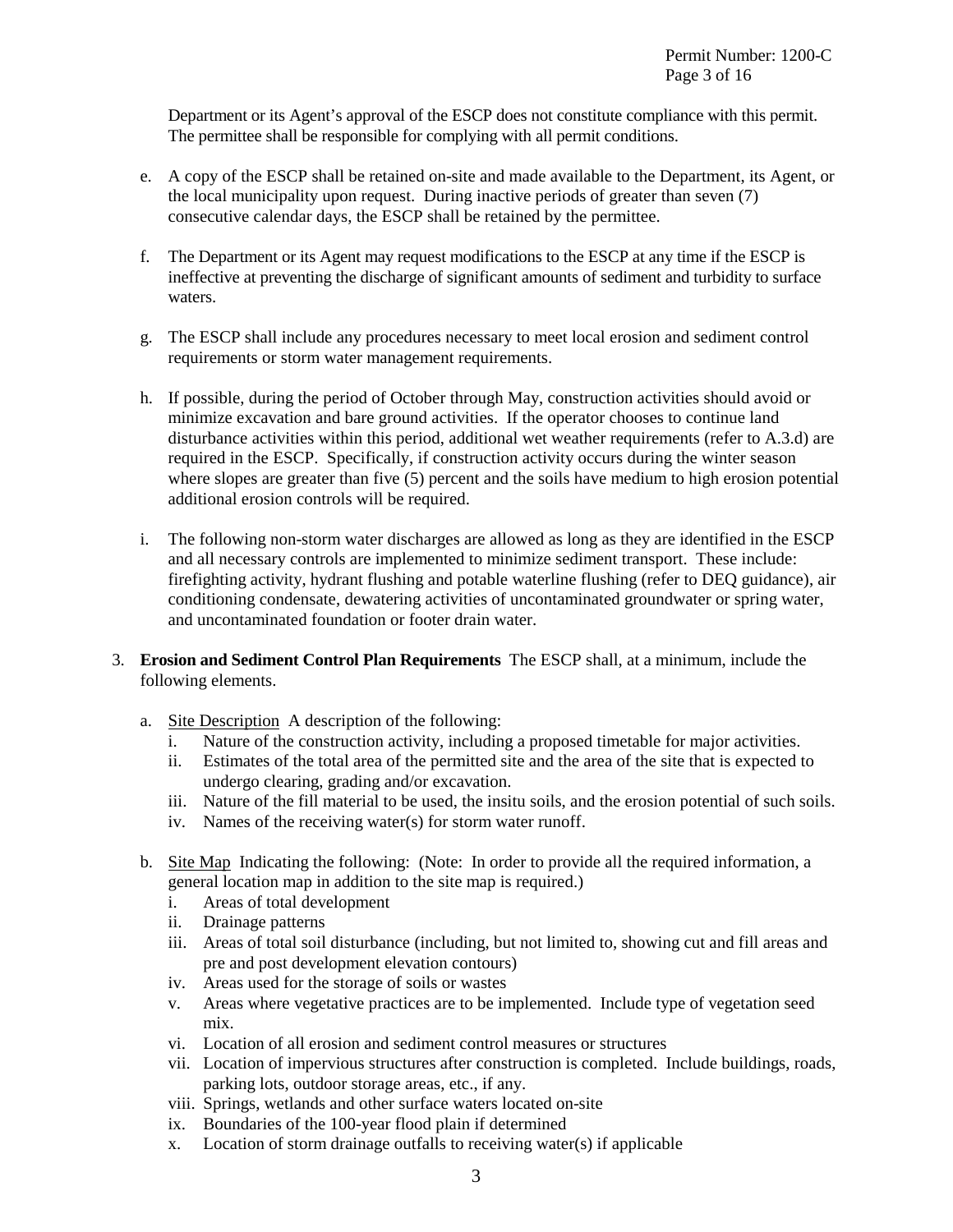- xi. Location of drinking water wells and underground injection controls
- xii. Details of sediment and erosion controls
- xiii. Details of detention ponds, storm drain piping, inflow and outflow details
- c. Required Controls and Practices The following controls and practices are required:
	- i. Each site shall have graveled, paved, or constructed entrances, exits and parking areas, prior to beginning any other work, to reduce the tracking of sediment onto public or private roads.
	- ii. All unpaved roads located on-site shall be graveled. Other effective erosion and sediment control measures either on the road or down gradient may be used in place of graveling.
	- iii. When trucking saturated soils from the site, either water-tight trucks shall be used or loads shall be drained on-site until dripping has been reduced to minimize spillage on roads.
	- iv. A description of procedures that describe controls to prevent the discharge of all wash water from concrete trucks.
	- v. A description of procedures for correct installation or use of all erosion and sediment control measures.
	- vi. A description of procedures for prompt maintenance or repair of erosion and sediment control measures utilized on-site (refer to A.4).
- d. Additional Controls and Practices Additional controls and practices shall be developed that are appropriate for the site. At a minimum the following shall be considered:
	- i. A description of clearing and grading practices, including a schedule of implementation, that will minimize the area of exposed soil throughout the life of the project. Whenever practicable, clearing and grading shall be done in a phased manner to prevent exposed inactive areas from becoming a source of erosion.
	- ii. A description of vegetative erosion control practices, including a schedule of implementation, designed to preserve existing vegetation where practicable and re-vegetate open areas when practicable after grading or construction.

In developing vegetative erosion control practices, at a minimum the following shall be considered: temporary seeding, permanent seeding, mulching, sod stabilization, vegetative buffer strips, and protection of trees with protective construction fences.

iii. A description of additional erosion control practices, including a schedule of implementation, designed to protect exposed areas and prevent soil from being eroded by storm water.

In developing additional erosion control practices, at a minimum the following shall be considered: mulching with straw or other vegetation, use of erosion control blankets, and application of soil tackifiers.

iv. A description of sediment control practices, including a schedule of implementation, that will be used to divert flows from exposed soil, store flows to allow for sedimentation, filter flows, or otherwise reduce soil laden runoff. All temporary sediment control practices shall not be removed until permanent vegetation or other cover of exposed areas is established.

In developing sediment control practices, at a minimum the following shall be considered: use of silt fences, earth dikes, brush barriers, drainage swales, check dams, subsurface drains, pipe slope drains, rock outlet protection, sediment traps, and temporary or permanent sedimentation basins.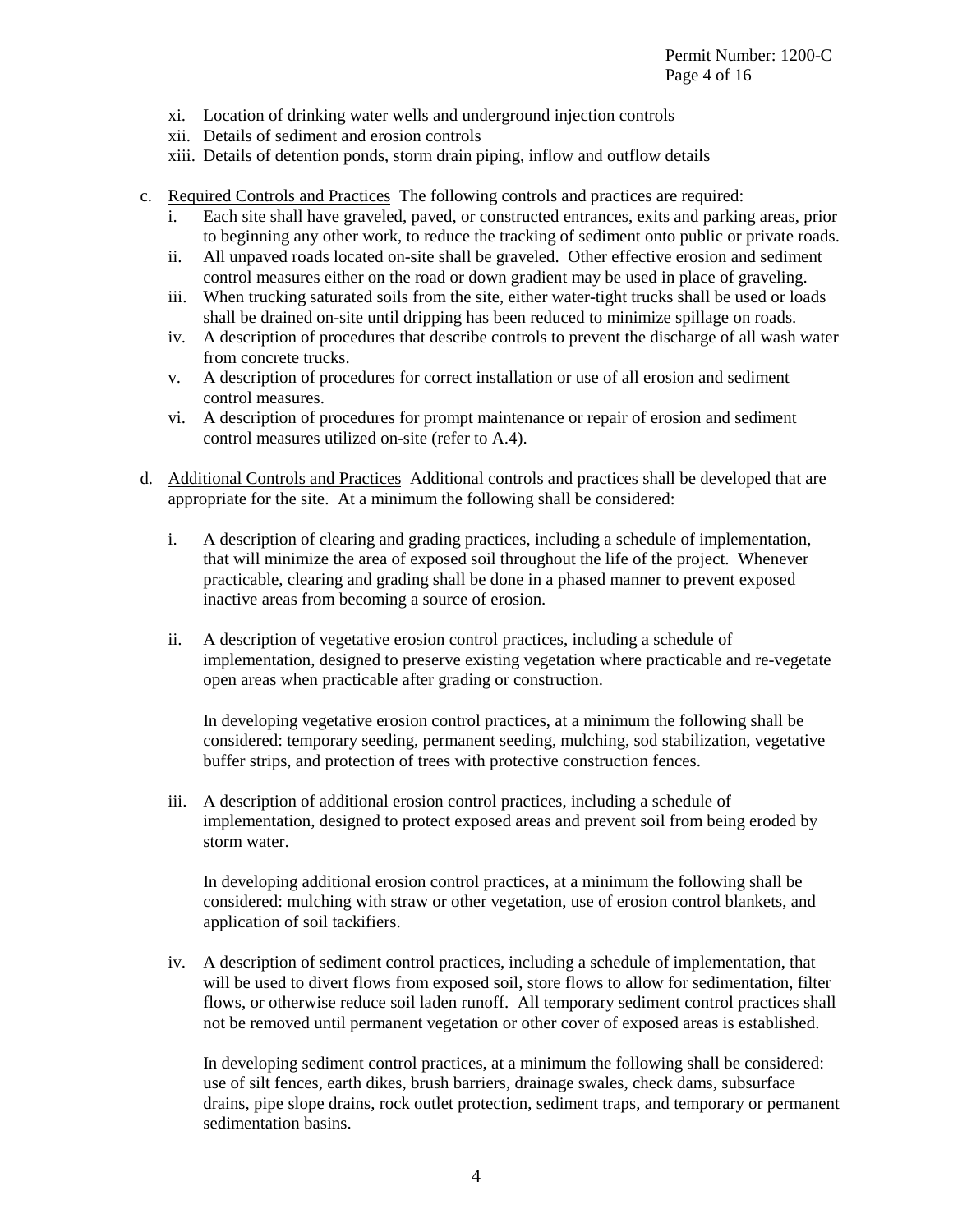v. A description of erosion and sediment control practices that will be used to prevent stockpiles from becoming a source of erosion. Stockpiles located away from the construction activity but still under the control of the permittee shall also be protected to prevent significant amounts of sediment from discharging to surface waters. At the end of each workday the soil stockpiles must be stabilized or covered.

In developing these practices, at a minimum the following shall be considered: diversion of uncontaminated flows around stockpiles, use of cover over stockpiles, and installation of silt fences around stockpiles.

vi. A description of the best management practices that will be used to prevent or minimize storm water from being exposed to pollutants from spills, cleaning and maintenance activities, and waste handling activities. These pollutants include fuel, hydraulic fluid, and other oils from vehicles and machinery, as well as debris, leftover paints, solvents, and glues from construction operations. The reuse and recycling of construction wastes should be promoted.

In developing these practices, at a minimum the following shall be considered: written spill prevention and response procedures; employee training on spill prevention and proper disposal procedures; regular maintenance schedule for vehicles and machinery; and covered storage areas for waste and supplies.

- 4. **Maintenance Requirements** The following maintenance activities shall be implemented.
	- a. Significant amounts of sediment that leave the site shall be cleaned up within 24 hours and placed back on the site or properly disposed. Any in-stream clean up of sediment shall be preformed according to Oregon Division of State Lands' required timeframe.
	- b. Under no conditions shall sediment intentionally be washed into storm sewers or drainageways unless it is captured by a BMP before entering receiving waters.
	- c. For a filter fence, the trapped sediment shall be removed before it reaches one third of the above ground fence height.
	- d. For catch basin protection, cleaning must occur when design capacity has been reduced by fifty percent.
	- e. For a sediment basin, removal of trapped sediments shall occur when design capacity has been reduced by fifty percent.
	- f. All erosion and sediment controls not in the direct path of work shall be installed before any land disturbance.
	- g. If fertilizers are used to establish vegetation, the application rates shall follow manufacturer's guidelines and the application shall be done in such a way to minimize nutrient-laden runoff to receiving waters.
	- h. If construction activities cease for thirty (30) days or more, the entire site must be stabilized, using vegetation or a heavy mulch layer, temporary seeding, or another method that does not require germination to control erosion.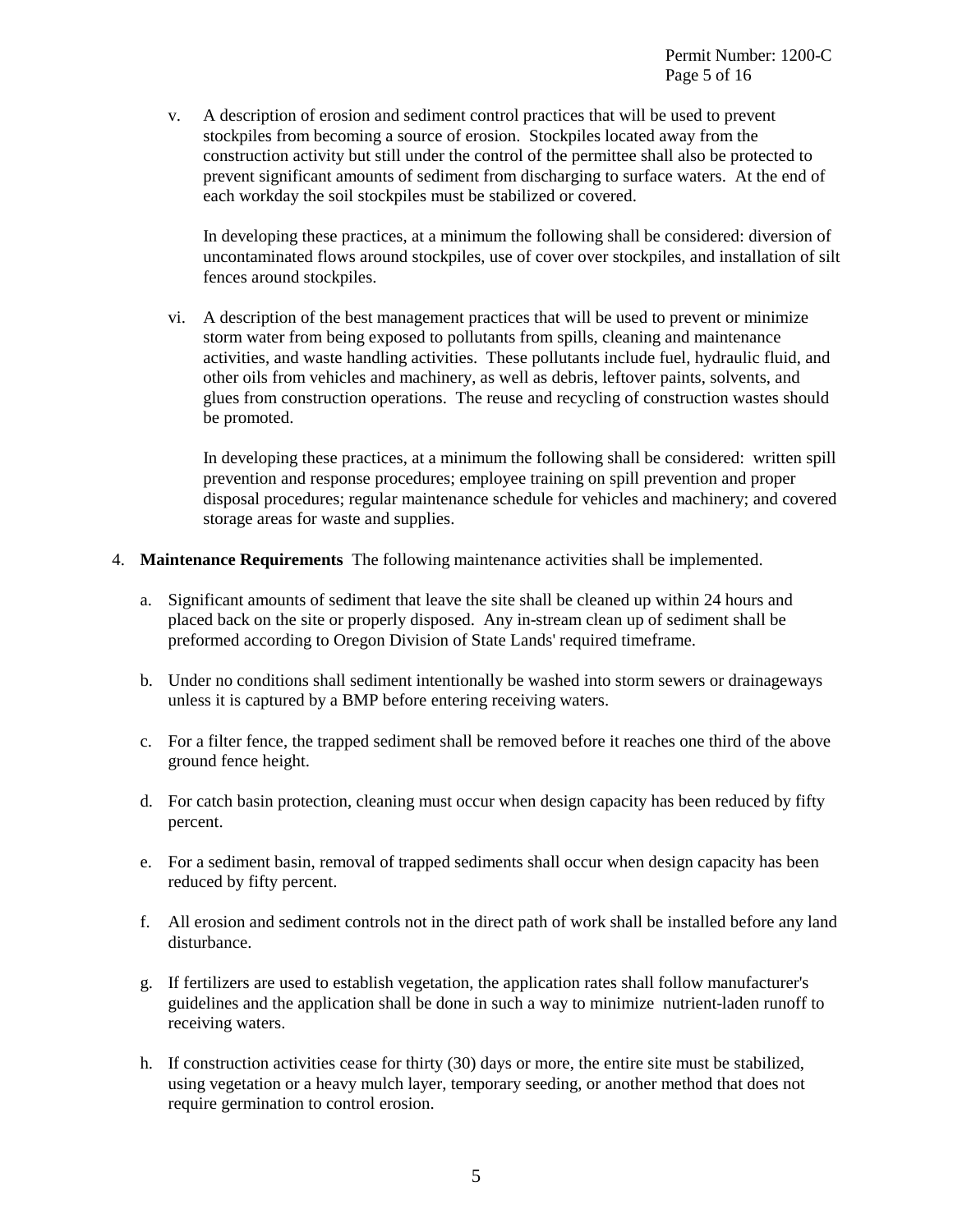- i. Any use of toxic or other hazardous materials shall include proper storage, application, and disposal.
- j. The permittee shall manage abandoned hazardous wastes, used oils, contaminated soils or other toxic substances discovered during construction activities in a manner approved by the Department.
- k. If a storm water treatment system for construction activities is employed, an operation and maintenance plan shall be submitted to the Department for approval.

# 5. **Additional Requirements**

a. Water Quality Standards:

The ultimate goal for permittees is to comply with water quality standards in OAR 340-41. In instances where a storm water discharge adversely impacts water quality, the Department may require the facility to implement additional management practices, apply for an individual permit, or take other appropriate action.

b. Turbidity (Nephelometric Turbidity Units, NTU) Water Quality Standard:

No more than a ten percent cumulative increase in natural stream turbidities shall be allowed, as measured relative to a control point immediately upstream of the turbidity causing activity. However, limited duration activities necessary to address an emergency or to accommodate essential dredging, construction or other legitimate activities and which cause the standard to be exceeded may be authorized provided all practicable turbidity control techniques have been applied and one of the following has been granted:

(A) Emergency activities: Approval coordinated by DEQ with the Department of Fish and Wildlife under conditions they may prescribe to accommodate response to emergencies or to protect public health and welfare;

(B) Dredging, Construction or other Legitimate Activities: Permit or certification authorized under terms of Section 401 or 404 (Permits and Licenses, Federal Water Pollution Control Act) or OAR 14l-085-0100 et seq. (Removal and Fill Permits, Division of State Lands), with limitations and conditions governing the activity set forth in the permit or certificate.

[see OAR 340-041-(basin)(2)(c)]

c. Water Quality Limited Streams:

The Department may establish additional controls on construction activities that discharge storm water runoff to water quality limited streams if Total Maximum Daily Loads are established and construction activities are determined to be a significant contributor to these loads. The Department may also require application for individual permit or develop a watershed-based general permit for the activity.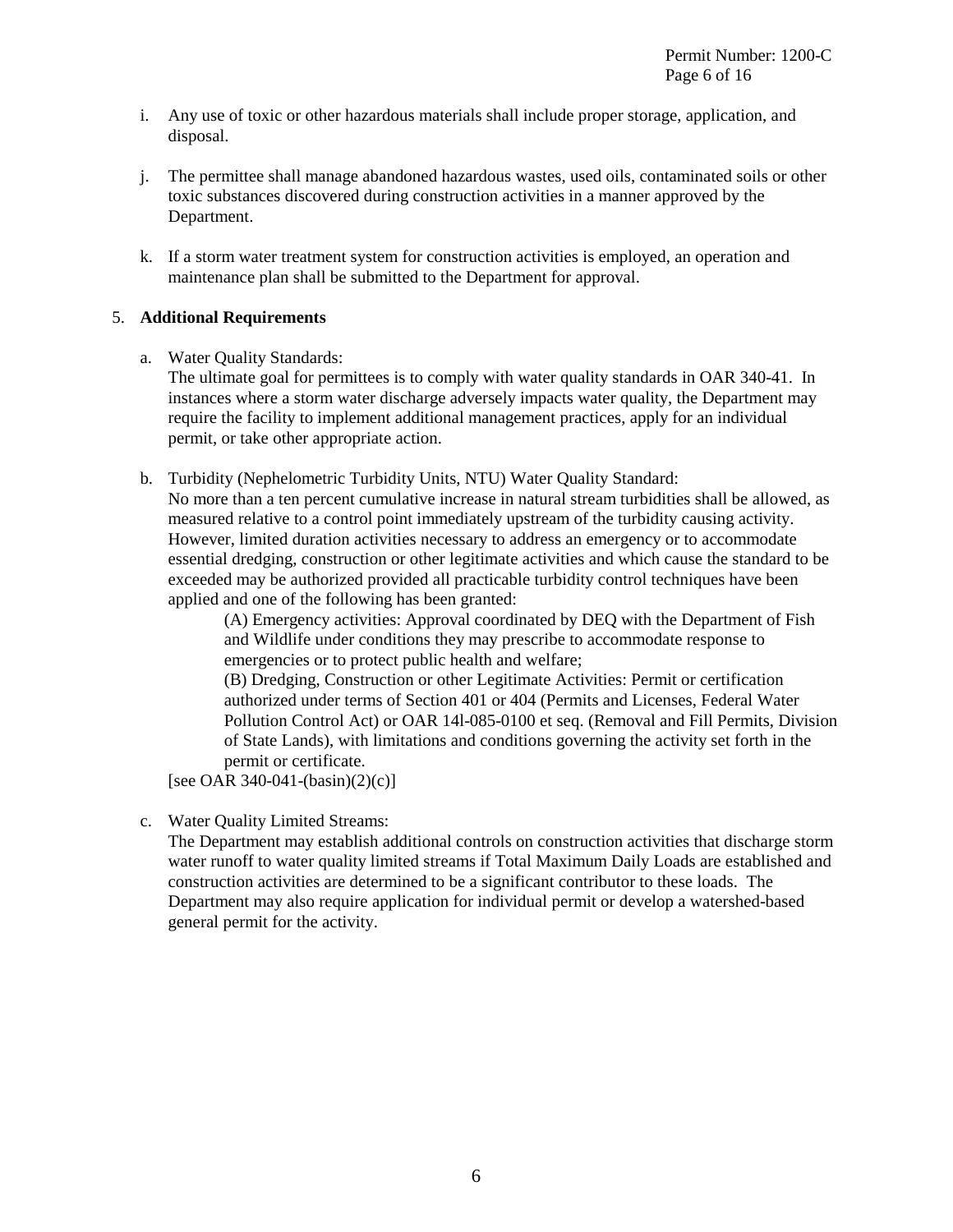- 6. **Required Actions Prior to Termination of the Permit** The following actions shall be completed before permit coverage is terminated.
	- a. There is no potential for discharge of a significant amount of construction related sediment to surface waters.
	- b. All elements of the ESCP have been completed.
	- c. Construction materials, waste, and temporary erosion and sediment controls have been removed and disposed of properly. This includes any sediment that was being retained by the temporary erosion and sediment controls.
	- d. All disturbed areas of the site must be stabilized.
	- e. Submittal of DEQ Notice of Termination Form.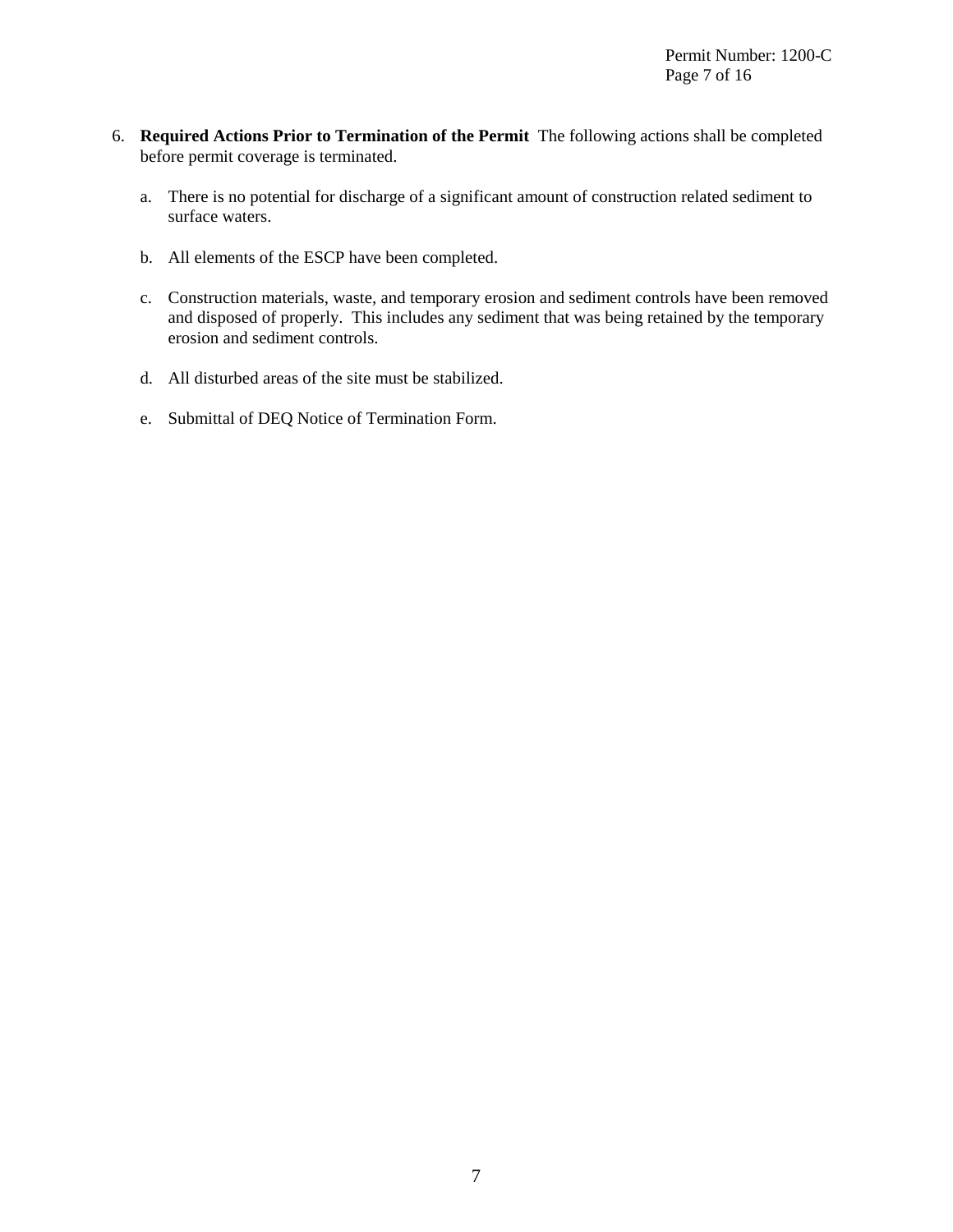# **SCHEDULE B** MINIMUM MONITORING REQUIREMENTS

# **All Sites**

1. A person with knowledge and experience in construction storm water controls and management practices shall conduct the inspections. The ESCP shall identify the person(s) and/or title of the personnel that will conduct the inspections and provide a contact phone number for such person(s).

## **Active Sites**

2. Frequency of inspections shall be daily during storm water runoff or snowmelt runoff and at least once every seven (7) calendar days and within 24 hours after any storm event of greater than 0.5 inches of rain per 24-hour period.

## **Inactive Sites**

- 3. During inactive periods of greater than seven (7) consecutive calendar days, inspections shall only be required once every two (2) weeks.
- 4. Prior to discontinuing activities at the site, any exposed area shall be stabilized to prevent erosion. Stabilization may occur by applying appropriate cover (mulch, erosion control blanket, soil tackifier, etc.) or establishing adequate vegetative cover.
- 5. When a site is inaccessible due to adverse weather conditions, inspections shall not be required. Adverse weather condition shall be recorded on the inspection sheet.
- 6. Prior to leaving an inactive site or in anticipation of site inaccessibility, existing erosion and sediment control measures shall be inspected to ensure that they are in working order. Any necessary maintenance or repair shall be made prior to leaving the site.

# **Written Records**

- 7. All visual inspections must document the following information:
	- a. Inspection date, inspector's name, weather conditions, and rainfall amount for past 24 hours (inches). (Rainfall information can be obtained from the nearest weather recording station.)
	- b. List observations of all BMPs: erosion and sediment controls, chemical and waste controls, locations where vehicles enter and exit the site, status of areas that employ temporary or final stabilization control, soil stockpile area, and nonstormwater controls.
	- c. At representative discharge location(s) from the construction site conduct observation and document the quality of the discharge for any turbidity, color, sheen, or floating materials. If possible, in the receiving stream, observe and record color and turbidity or clarity upstream and downstream within 30 feet of the discharge from the site. For example, a sheen or floating material could be noted as present/absent, if observation is yes, it could indicate concern about a possible spill and/or leakage from vehicles or materials storage. For turbidity and color an observation would describe any apparent color and the clarity of the discharge, and any apparent difference in comparison with the receiving stream.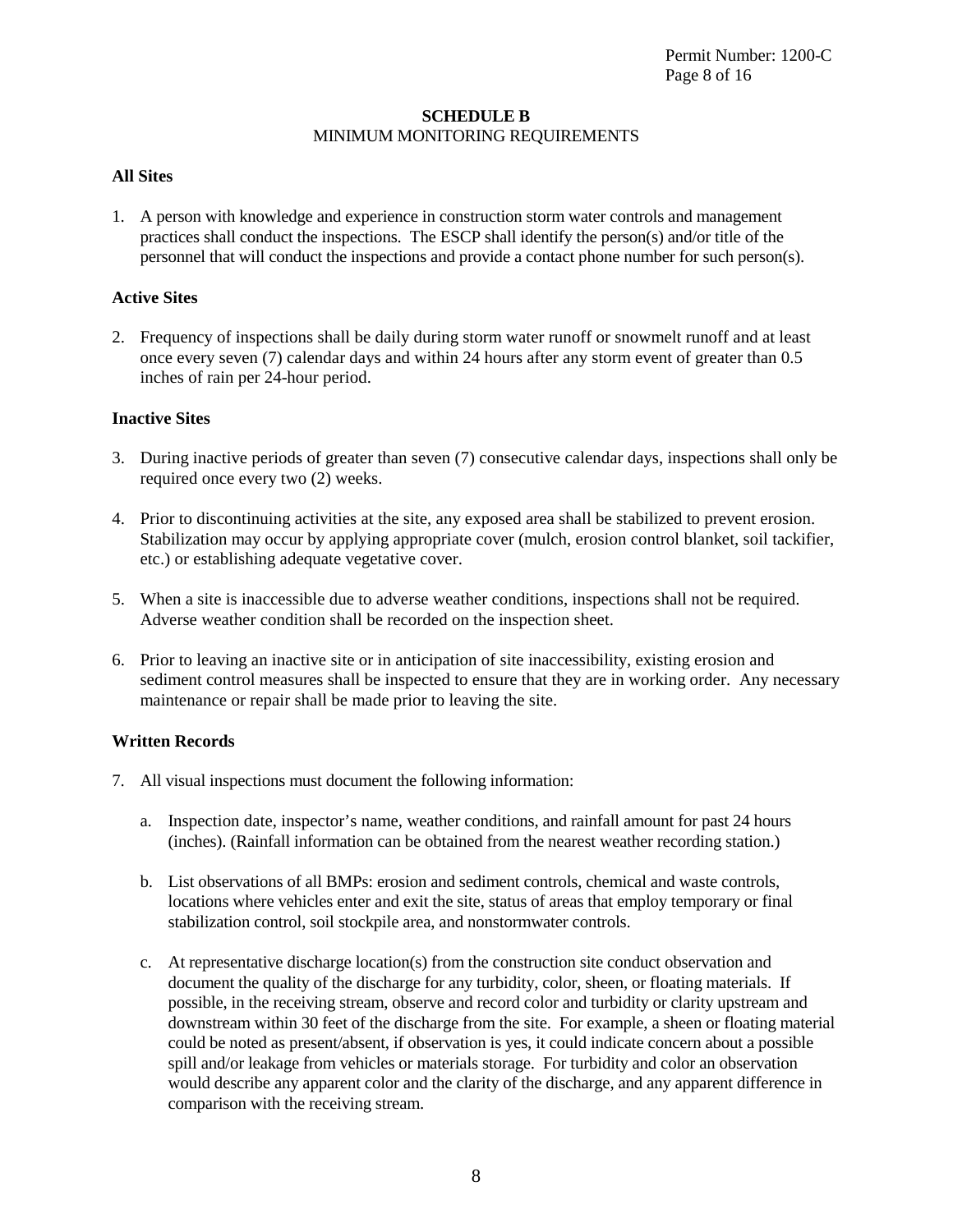- d. If significant amounts of sediment are leaving the property, briefly explain the corrective measures taken to reduce the discharge and/or clean it up and describe efforts to prevent future releases. The ESCP shall be amended accordingly.
- e. If a site is inaccessible due to inclement weather the inspection shall include observations at a relevant discharge point or downstream location, if practical.
- 8. All inspection records for an active site shall be kept on-site or be maintained with the permittee, and shall made available to the Department, its Agent, or local municipality upon request.
- 9. A written record of inspections for an inactive site shall be maintained with the permittee and made available to the Department, its Agent, or local municipality upon request.
- 10. Retention of all inspection records shall be for a period of one year from project completion.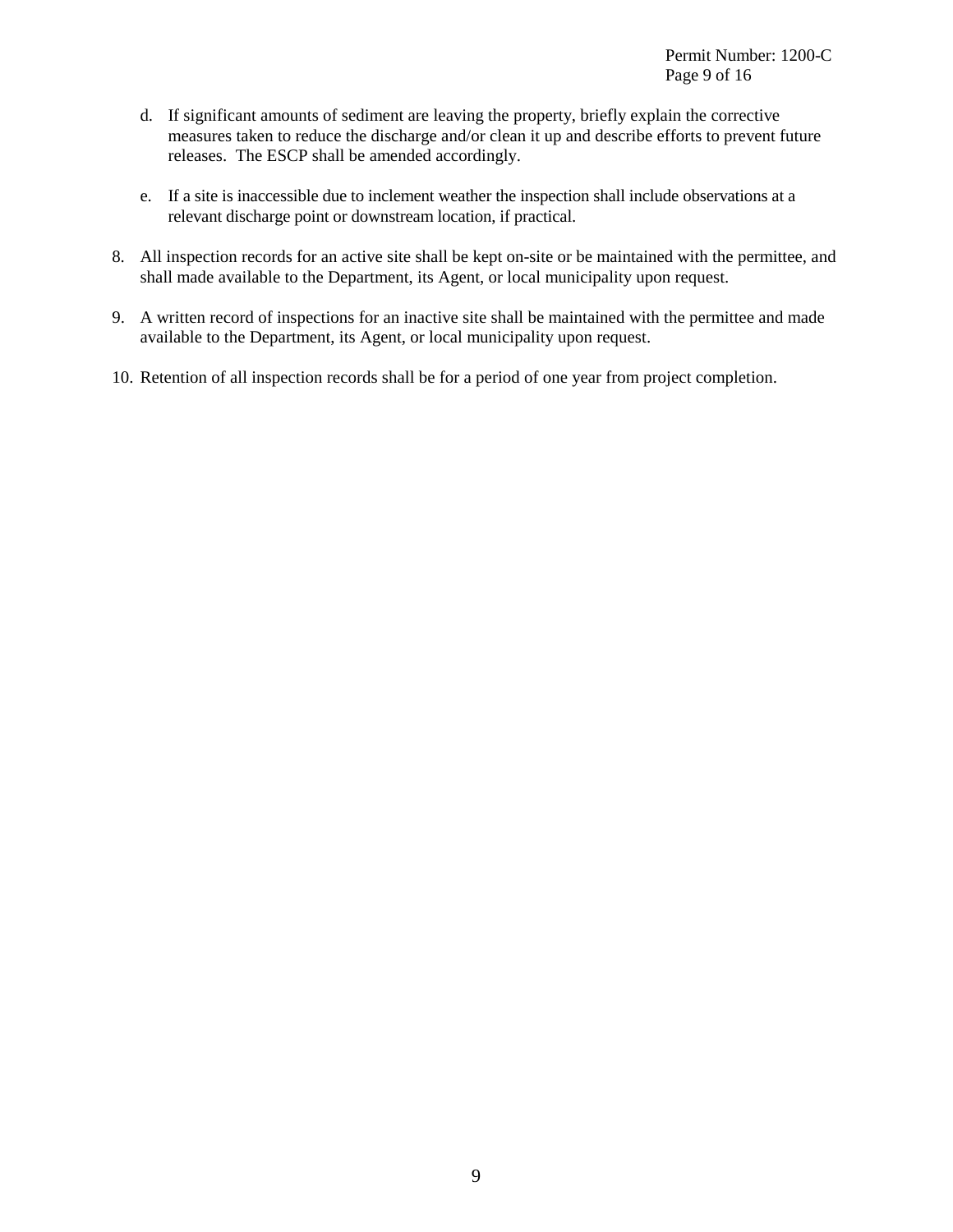# **SCHEDULE C** COMPLIANCE SCHEDULE

- 1. Registration of Underground Injection Systems (40 CFR 144 and OAR 340-044). The permittee shall submit to DEQ a registration form if construction activities include disposal of storm water or other wastewater discharges to an injection system. These types of disposal systems are classified under the Underground Injection Control Program as a Class V well, require registration, and must meet Division 44 standards.
	- a. A new permittee shall register any applicable underground treatment systems **prior to** the construction of a new facility.
	- b. For facilities covered by the previous 1200-C permit, the registration form is due within **thirty (30) days** after receipt of this new 1200-C permit.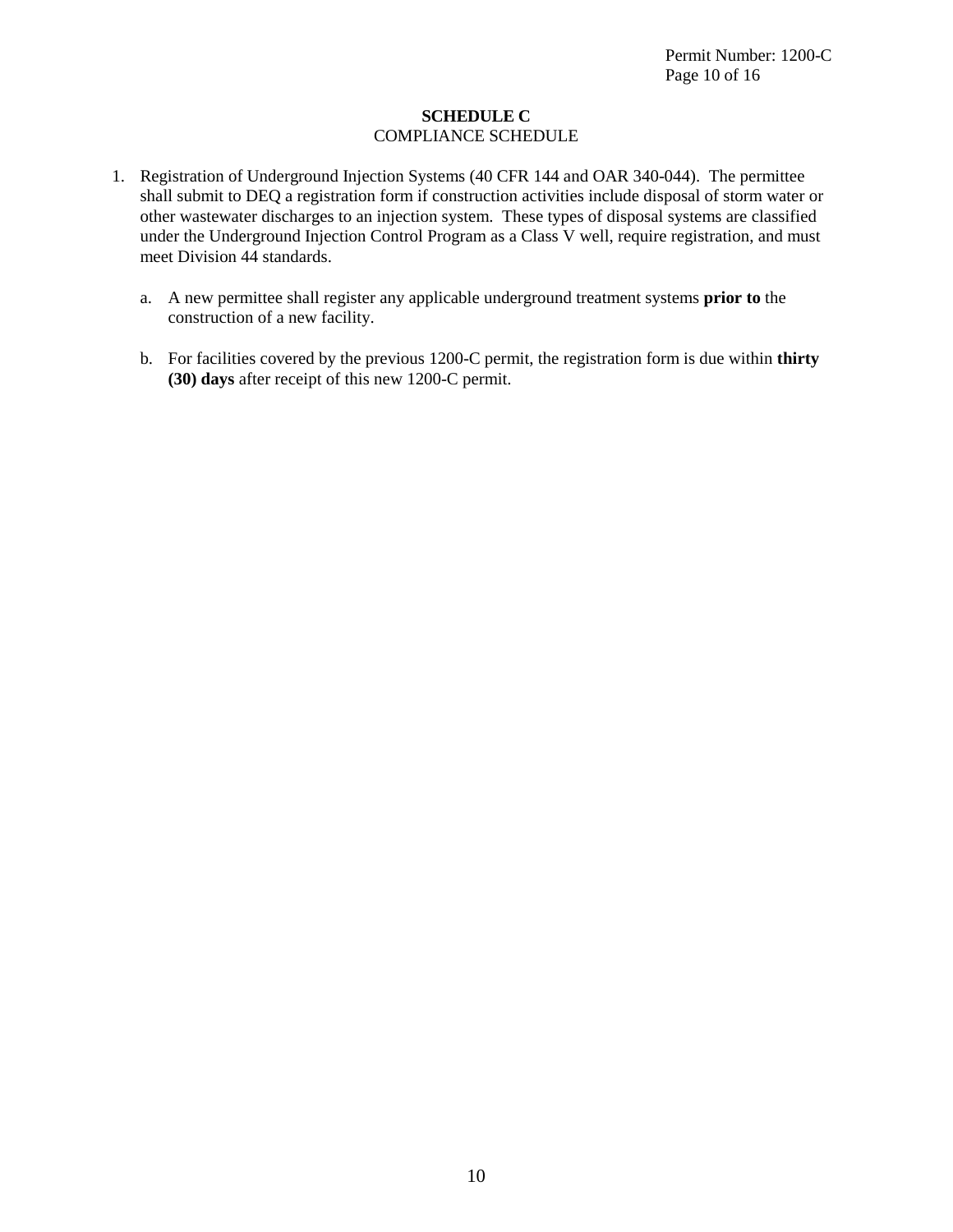# **SCHEDULE D** SPECIAL CONDITIONS

- 1. Issuance of this permit does not relieve the permittee from all other permitting and licensing requirements. Prior to beginning construction activities, all other necessary approvals shall be obtained.
- 2. The permit will remain in effect after the expiration date or until another permit is issued if the permittee has paid all fees and has filed a renewal application.
- 3. Any permittee that does not want to be covered or limited by this general permit may make application for an individual NPDES permit in accordance with the procedures in OAR 340-45-030.
- 4. Permit Specific Definitions:

*Best Management Practices (BMPs)* Schedules of activities, prohibitions of practices, maintenance procedures, and other physical, structural and/or managerial practices to prevent or reduce the pollution of waters of the state. BMPs include treatment systems, erosion and sediment control, source control, and operating procedures and practices to control: site runoff, spillage or leaks, and waste disposal.

*Dewatering* The removal and disposal of surface water or groundwater for purposes of preparing a site for construction.

*Erosion* The movement of soil particles resulting from the tracking, flow or pressure from storm water or wind.

*Grade* Construction activity that causes the disturbance of the earth. This shall include but not be limited to any excavating, filling, stockpiling of earth materials, grubbing, root mat or topsoil disturbance, or any combination of them.

*Hazardous Materials* As defined in 40 CFR 302 Designation, Reportable Quantities, and Notification. Available on the web at http://www.epa.gov.

*Phasing* Clearing a parcel of land in distinct phases, with the stabilization of each phase before clearing of the next phase; including soil stockpiling.

*Stabilization* The completion of all soil disturbance activities at the site and the establishment of a permanent vegetative cover, or equivalent permanent stabilization measures (such as riprap, gabions, geotextiles, or bioengineering methods) that will prevent erosion.

*Start of Construction* The first land-disturbing activity associated with a development, including land preparation such as clearing, grading, excavation, and filling; installation of streets and walkways; erection of temporary forms; and installation of accessory buildings such as garages.

*Storm Water* Storm water runoff, snow melt runoff, and surface runoff associated with a storm event.

*Turbidity* An expression of the optical property of a sample which causes light to be scattered and absorbed rather than transmitted in a straight line through the sample. It is caused by the presence of suspended matter in a liquid.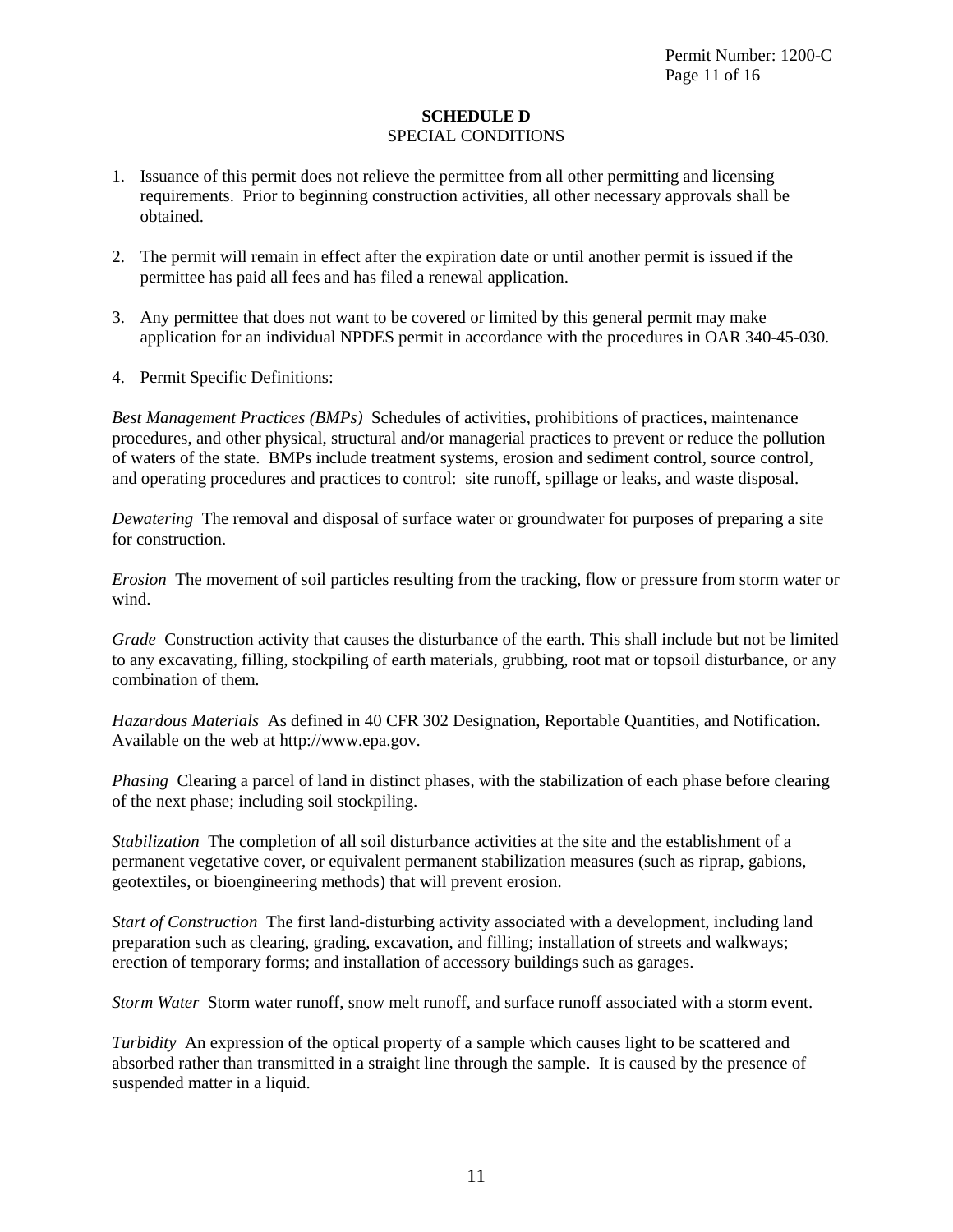Permit Number: 1200-C Page 12 of 16

### **SCHEDULE F**

NPDES GENERAL CONDITIONS

### **SECTION A. STANDARD CONDITIONS**

1. Duty to Comply<br>The permittee must comply with all conditions of this permit. Any permit noncompliance constitutes a violation of Oregon Revised Statutes (ORS) 468B.025 and is grounds for enforcement action; for permit termination, suspension, or modification; or for denial of a permit renewal application.

### 2. Penalties for Water Pollution and Permit Condition Violations

Oregon Law (ORS 468.140) allows the Director to impose civil penalties up to \$10,000 per day for violation of a term, condition, or requirement of a permit.

Under ORS 468.943, unlawful water pollution, if committed by a person with criminal negligence, is punishable by a fine of up to \$25,000 or by imprisonment for not more than one year, or by both. Each day on which a violation occurs or continues is a separately punishable offense.

Under ORS 468.946, a person who knowingly discharges, places or causes to be placed any waste into the waters of the state or in a location where the waste is likely to escape into the waters of the state, is subject to a Class B felony punishable by a fine not to exceed \$200,000 and up to 10 years in prison.

3. Duty to Mitigate<br>The permittee shall take all reasonable steps to minimize or prevent any discharge or sludge use or disposal in violation of this permit which has a reasonable likelihood of adversely affecting human health or the environment. In addition, upon request of the Department, the permittee shall correct any adverse impact on the environment or human health resulting from noncompliance with this permit, including such accelerated or additional monitoring as necessary to determine the nature and impact of the noncomplying discharge.

4. Duty to Reapply<br>If the permittee wishes to continue an activity regulated by this permit after the expiration date of this permit, the permittee must apply for and have the permit renewed. The application shall be submitted at least 180 days before the expiration date of this permit.

The Director may grant permission to submit an application less than 180 days in advance but no later than the permit expiration date.

### 5. Permit Actions

This permit may be modified, suspended, revoked and reissued, or terminated for cause including, but not limited to, the following:

- 
- a. Violation of any term, condition, or requirement of this permit, a rule, or a statute; b. Obtaining this permit by misrepresentation or failure to disclose fully all material facts; or
- c. A change in any condition that requires either a temporary or permanent reduction or elimination of the authorized discharge.

The filing of a request by the permittee for a permit modification or a notification of planned changes or anticipated noncompliance, does not stay any permit condition.

### 6. Toxic Pollutants

The permittee shall comply with any applicable effluent standards or prohibitions established under Section  $307(a)$  of the Clean Water Act for toxic pollutants within the time provided in the regulations that establish those standards or prohibitions, even if the permit has not yet been modified to incorporate the requirement.

7. Property Rights The issuance of this permit does not convey any property rights of any sort, or any exclusive privilege.

8. Permit References

Except for effluent standards or prohibitions established under Section 307(a) of the Clean Water Act for toxic pollutants and standards for sewage sludge use or disposal established under Section 405(d) of the Clean Water Act, all rules and statutes referred to in this permit are those in effect on the date this permit is issued.

# **SECTION B. OPERATION AND MAINTENANCE OF POLLUTION CONTROLS**

1. Proper Operation and Maintenance<br>The permittee shall at all times properly operate and maintain all facilities and systems of treatment and control (and related appurtenances) which are installed or used by the permittee to achieve compliance with the conditions of this permit. Proper operation and maintenance also includes adequate laboratory controls, and appropriate quality assurance procedures. This provision requires the operation of back-up or auxiliary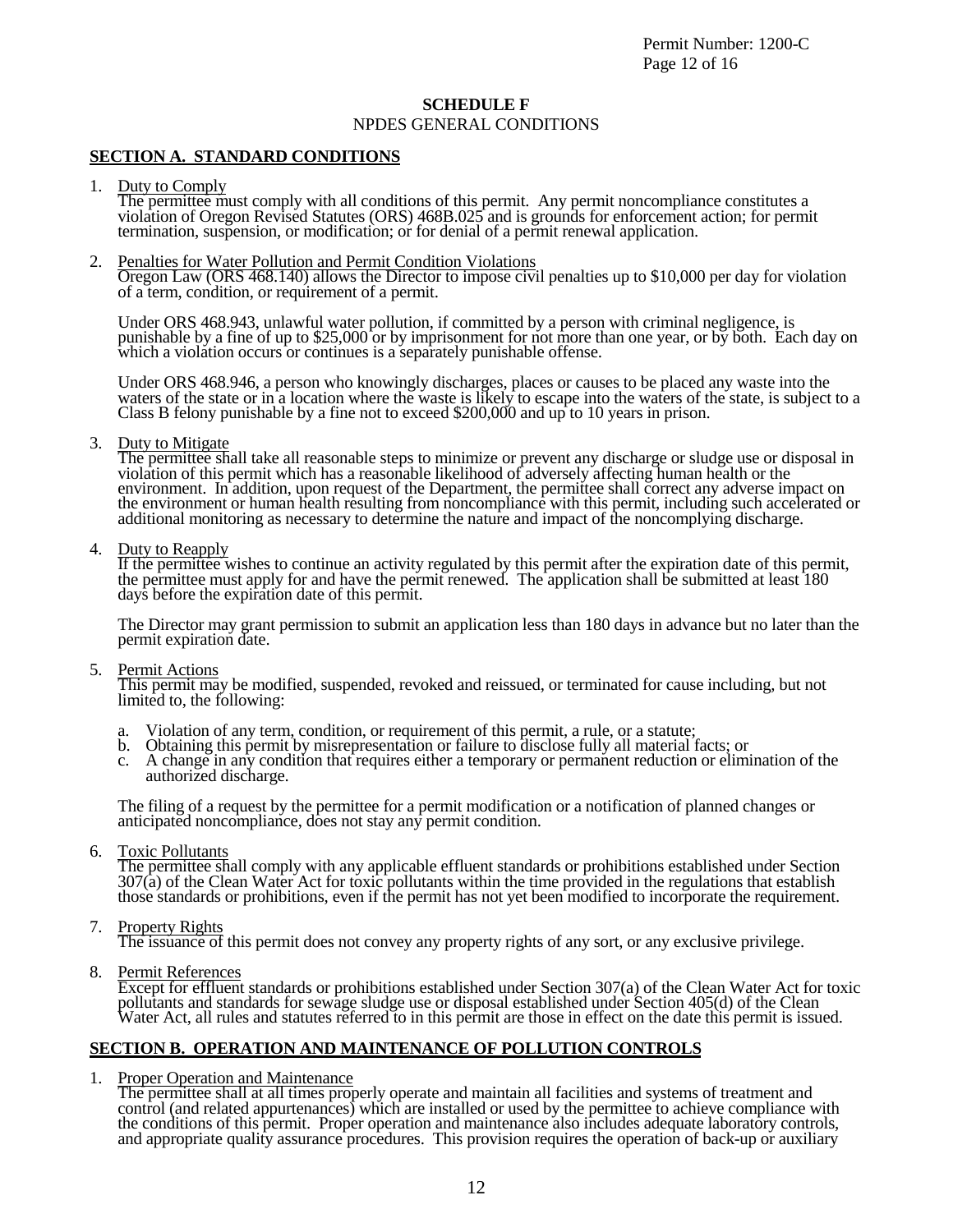Permit Number: 1200-C Page 13 of 16

facilities or similar systems which are installed by a permittee only when the operation is necessary to achieve compliance with the conditions of the permit.

2. Duty to Halt or Reduce Activity<br>For industrial or commercial facilities, upon reduction, loss, or failure of the treatment facility, the permittee shall, to the extent necessary to maintain compliance with its permit, control production or all discharges or both until the facility is restored or an alternative method of treatment is provided. This requirement applies, for example, when the primary source of power of the treatment facility fails or is reduced or lost. It shall not be a defense for a permittee in an enforcement action that it would have been necessary to halt or reduce the permitted activity in order to maintain compliance with the conditions of this permit.

- 
- 3. Bypass of Treatment Facilities<br>
a. Definitions<br>
(1) "Bypass" means intentional diversion of waste streams from any portion of the treatment facility. The (1) "Bypass" means intentional diversion of waste streams from any portion of the treatment facility. The term "bypass" does not include nonuse of singular or multiple units or processes of a treatment works when the nonuse is insignificant to the quality and/or quantity of the effluent produced by the treatment works. The term "bypass" does not apply if the diversion does not cause effluent limitations
	- to be exceeded, provided the diversion is to allow essential maintenance to assure efficient operation.<br>(2) "Severe property damage" means substantial physical damage to property, damage to the treatment facilities or trea facilities or treatment processes which causes them to become inoperable, or substantial and<br>permanent loss of natural resources which can reasonably be expected to occur in the absence of a bypass. Severe property damage does not mean economic loss caused by delays in production.

- 
- b. Prohibition of bypass. (1) Bypass is prohibited unless: (a) Bypass was necessary to prevent loss of life, personal injury, or severe property damage;
	- (b) There were no feasible alternatives to the bypass, such as the use of auxiliary treatment facilities, retention of untreated wastes, or maintenance during normal periods of equipment downtime. This condition is not satisfied if adequate backup equipment should have been installed in the exercise of reasonable engineering judgment to prevent a bypass which occurred during normal periods of equipment downtime or preventative maintenance; and
	-
	- periods of equipment downtime or preventative maintenance; and<br>(c) The permittee submitted notices and requests as required under General Condition B.3.c.<br>(2) The Director may approve an anticipated bypass, after consideri above in General Condition B.3.b.(1).

- c. Notice and request for bypass.<br>
(1) Anticipated bypass. If the permittee knows in advance of the need for a bypass, it shall submit prior<br>
written notice, if possible at least ten days before the date of the bypass.<br>
(2
	-
- 
- 4. Upset a. Definition. "Upset" means an exceptional incident in which there is unintentional and temporary noncompliance with technology based permit effluent limitations because of factors beyond the reasonable control of the permittee. An upset does not include noncompliance to the extent caused by operation error, improperly designed treatment facilities, inadequate treatment facilities, lack of preventative maintenance, or careless or improper operation.
	- b. Effect of an upset. An upset constitutes an affirmative defense to an action brought for noncompliance with such technology based permit effluent limitations if the requirements of General Condition B.4.c are met. No determination made during administrative review of claims that noncompliance was caused by upset, and before an action for noncompliance, is final administrative action subject to judicial review.
	- c. Conditions necessary for a demonstration of upset. A permittee who wishes to establish the affirmative defense of upset shall demonstrate, through properly signed, contemporaneous operating logs, or other relevant evidence that:
		- (1) An upset occurred and that the permittee can identify the causes(s) of the upset;
		- (2) The permitted facility was at the time being properly operated;
		- (3) The permittee submitted notice of the upset as required in General Condition D.5, hereof (24-hour notice); and
		- (4) The permittee complied with any remedial measures required under General Condition A.3 hereof.
	- d. Burden of proof. In any enforcement proceeding the permittee seeking to establish the occurrence of an upset has the burden of proof.
- 

5. Treatment of Single Operational Event<br>For purposes of this permit, A Single Operational Event which leads to simultaneous violations of more than one pollutant parameter shall be treated as a single violation. A single operational event is an exceptional incident which causes simultaneous, unintentional, unknowing (not the result of a knowing act or omission), temporary noncompliance with more than one Clean Water Act effluent discharge pollutant parameter. A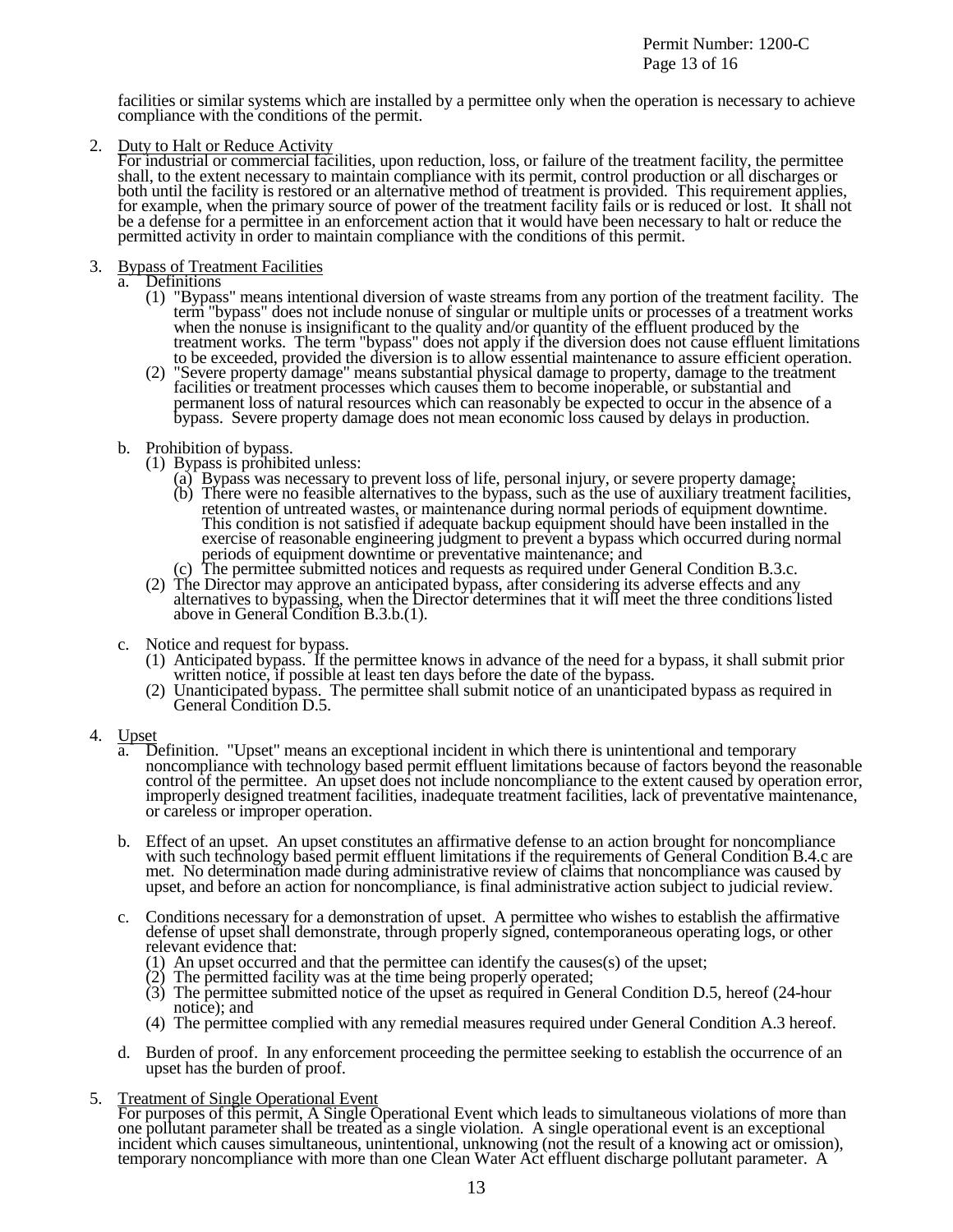single operational event does not include Clean Water Act violations involving discharge without a NPDES permit or noncompliance to the extent caused by improperly designed or inadequate treatment facilities. Each day of a single operational event is a violation.

- -
- 6. Overflows from Wastewater Conveyance Systems and Associated Pump Stations<br>a. Definitions<br>(1) "Overflow" means the diversion and discharge of waste streams from any portion of the wastewater conveyance system including pump stations, through a designed overflow device or structure, other
	- than discharges to the wastewater treatment facility.<br>
	(2) "Severe property damage" means substantial physical damage to property, damage to the conveyance<br>
	system or pump station which causes them to become inoperable, or
	- (3) "Uncontrolled overflow" means the diversion of waste streams other than through a designed overflow device or structure, for example to overflowing manholes or overflowing into residences, commercial establishments, or industries that may be connected to a conveyance system.
	-
	- b. Prohibition of overflows. Overflows are prohibited unless:<br>
	(1) Overflows were unavoidable to prevent an uncontrolled overflow, loss of life, personal injury, or<br>
	severe property damage;<br>
	(2) There were no feasible alte
		-
		-
	- c. Uncontrolled overflows are prohibited where wastewater is likely to escape or be carried into the waters of the State by any means.
	- d. Reporting required. Unless otherwise specified in writing by the Department, all overflows and uncontrolled overflows must be reported orally to the Department within 24 hours from the time the permittee becomes aware of the overflow. Reporting procedures are described in more detail in General Condition D.5.
- 7. Public Notification of Effluent Violation or Overflow

If effluent limitations specified in this permit are exceeded or an overflow occurs, upon request by the Department, the permittee shall take such steps as are necessary to alert the public about the extent and nature of the discharge. Such steps may include, but are not limited to, posting of the river at access points and other places, news releases, and paid announcements on radio and television.

8. Removed Substances

Solids, sludges, filter backwash, or other pollutants removed in the course of treatment or control of wastewaters shall be disposed of in such a manner as to prevent any pollutant from such materials from entering public waters, causing nuisance conditions, or creating a public health hazard.

# **SECTION C. MONITORING AND RECORDS**

1. Inspection and Entry Integral allow the Director, or an authorized representative upon the presentation of credentials to:

- 
- First upon the permittee's premises where a regulated facility or activity is located or conducted, or where<br>records must be kept under the conditions of this permit;<br>b. Have access to and copy, at reasonable times, any re
- 
- 

# **SECTION D. REPORTING REQUIREMENTS**

1. Planned Changes<br>The permittee shall comply with Oregon Administrative Rules (OAR) 340, Division 52, "Review of Plans and Specifications". Except where exempted under OAR 340-52, no construction, installation, or modification involving disposal systems, treatment works, sewerage systems, or common sewers shall be commenced until the plans and specifications are submitted to and approved by the Department. The permittee shall give notice to the Department as soon as possible of any planned physical alternations or additions to the permitted facility.

2. Anticipated Noncompliance<br>The permittee shall give advance notice to the Director of any planned changes in the permitted facility or activity which may result in noncompliance with permit requirements.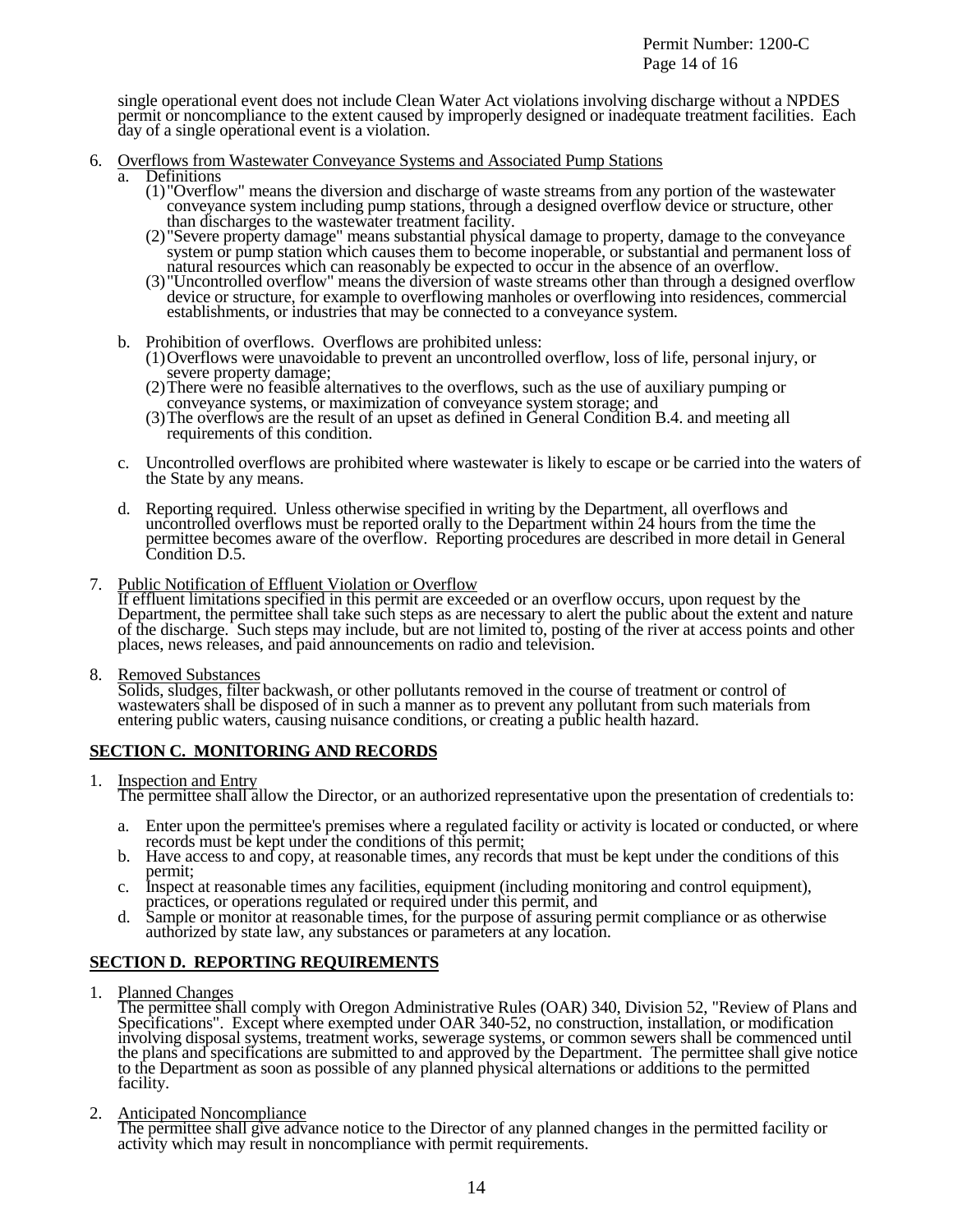Permit Number: 1200-C Page 15 of 16

# 3. Transfers

This permit may be transferred to a new permittee provided the transferee acquires a property interest in the permitted activity and agrees in writing to fully comply with all the terms and conditions of the permit and the rules of the Commission. No permit shall be transferred to a third party without prior written approval from the Director. The permittee shall notify the Department when a transfer of property interest takes place.

4. Compliance Schedule<br>Reports of compliance or noncompliance with, or any progress reports on interim and final requirements contained in any compliance schedule of this permit shall be submitted no later than 14 days following each schedule date. Any reports of noncompliance shall include the cause of noncompliance, any remedial actions taken, and the probability of meeting the next scheduled requirements.

5. Twenty-Four Hour Reporting<br>The permittee shall report any noncompliance which may endanger health or the environment. Any information shall be provided orally (by telephone) within 24 hours, unless otherwise specified in this permit, from the time the permittee becomes aware of the circumstances. During normal business hours, the Department's Regional office shall be called. Outside of normal business hours, the Department shall be contacted at 1-800-452-0311 (Oregon Emergency Response System).

A written submission shall also be provided within 5 days of the time the permittee becomes aware of the circumstances. If the permittee is establishing an affirmative defense of upset or bypass to any offense under ORS 468.922 to 468.946, and in which case if the original reporting notice was oral, delivered written notice must be made to the Department or other agency with regulatory jurisdiction within 4 (four) calendar days. The written submission shall contain:

- a. A description of the noncompliance and its cause;
- b. The period of noncompliance, including exact dates and times;
- c. The estimated time noncompliance is expected to continue if it has not been corrected;
- d. Steps taken or planned to reduce, eliminate, and prevent reoccurrence of the noncompliance; and
- e. Public notification steps taken, pursuant to General Condition B.7.

The following shall be included as information which must be reported within 24 hours under this paragraph:

- a. Any unanticipated bypass which exceeds any effluent limitation in this permit.
- b. Any upset which exceeds any effluent limitation in this permit.
- c. Violation of maximum daily discharge limitation for any of the pollutants listed by the Director in this permit.

The Department may waive the written report on a case-by-case basis if the oral report has been received within 24 hours.

6. Other Noncompliance<br>The permittee shall report all instances of noncompliance not reported under General Condition D.4 or D.5, at the time monitoring reports are submitted. The reports shall contain:

- a. A description of the noncompliance and its cause;<br>b. The period of noncompliance, including exact date
- The period of noncompliance, including exact dates and times;
- The estimated time noncompliance is expected to continue if it has not been corrected; and
- d. Steps taken or planned to reduce, eliminate, and prevent reoccurrence of the noncompliance.

7. Duty to Provide Information<br>The permittee shall furnish to the Department, within a reasonable time, any information which the Department may request to determine compliance with this permit. The permittee shall also furnish to the Department, upon request, copies of records required to be kept by this permit.

Other Information: When the permittee becomes aware that it failed to submit any relevant facts in a permit application, or submitted incorrect information in a permit application or any report to the Department, it shall promptly submit such facts or information.

8. Signatory Requirements<br>All applications, reports or information submitted to the Department shall be signed and certified in accordance with 40 CFR 122.22.

9. Falsification of Reports<br>Under ORS 468.953, any person who knowingly makes any false statement, representation, or certification in any record or other document submitted or required to be maintained under this permit, including monitoring reports or reports of compliance or noncompliance, is subject to a Class C felony punishable by a fine not to exceed \$100,000 per violation and up to 5 years in prison.

# 10. Changes to Indirect Dischargers - **[Applicable to Publicly Owned Treatment Works (POTW) only]** The permittee must provide adequate notice to the Department of the following:

a. Any new introduction of pollutants into the POTW from an indirect discharger which would be subject to section 301 or 306 of the Clean Water Act if it were directly discharging those pollutants and;